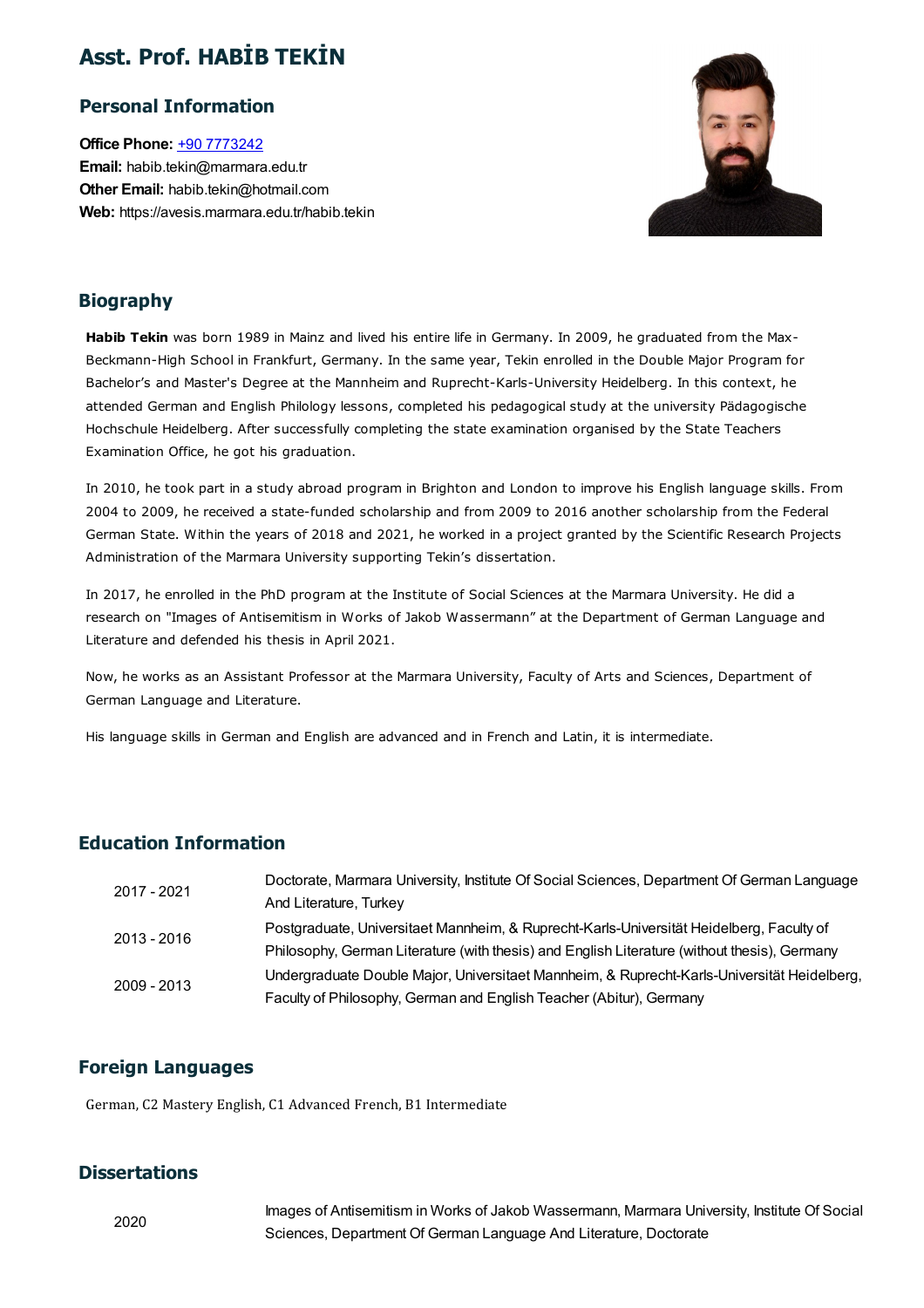Brotherconflicts in Storm and Stress Tragedies Using The Examples of Schiller's "The Robbers" and Klinger's "The Twins", Universitaet Mannheim, Faculty of Philosophy, German Language and Literature, Postgraduate

### Research Areas

2016

**lesearch Areas**<br>Western Languages and Literatures, German Language and Literature, English Language and Literature, Comparative<br>Literature **Literature**<br>Literature<br>Literature

## Academic Titles / Tasks

| 2022 - Continues | Assistant Professor, Marmara University, Faculty Of Arts And Sciences, German Language And<br>Literature    |
|------------------|-------------------------------------------------------------------------------------------------------------|
| 2021 - 2022      | Research Assistant PhD, Marmara University, Faculty Of Arts And Sciences, German Language<br>And Literature |
| 2018 - 2021      | Research Assistant, Marmara University, Faculty Of Arts And Sciences, German Language And<br>Literature     |
| 2016 - 2018      | Visiting Lecturer, Marmara University, Faculty Of Arts And Sciences, German Language And<br>Literature      |

## Academic and Administrative Experience

| 2019 - Continues | Bölüm Stratejik Plan Komisyonu Üyesi, Marmara University, Faculty Of Arts And Sciences,     |
|------------------|---------------------------------------------------------------------------------------------|
|                  | German Language And Literature                                                              |
| 2019 - Continues | Farabi Program Institutional Coordinator, Marmara University, Faculty Of Arts And Sciences, |
|                  | German Language And Literature                                                              |
| 2019 - Continues | Farabi Program Institutional Coordinator, Marmara University, Institute Of Social Sciences, |
|                  | Department Of German Language And Literature                                                |

#### Courses

| 2021 - 2022 | Das deutsche Drama II, Undergraduate           |
|-------------|------------------------------------------------|
| 2021 - 2022 | Kulturgeschichte IV, Undergraduate             |
| 2021 - 2022 | Deutsche Literaturgeschichte II, Undergraduate |
| 2021 - 2022 | German Drama I, Undergraduate                  |
| 2021 - 2022 | History of German Literature I, Undergraduate  |
| 2021 - 2022 | Cultural History III, Undergraduate            |
| 2017 - 2018 | German Drama IV, Undergraduate                 |
| 2017 - 2018 | German Drama II, Undergraduate                 |
| 2017 - 2018 | English Texts I, Undergraduate                 |
| 2016 - 2017 | History of Language II, Undergraduate          |
| 2017 - 2018 | History of Language I, Undergraduate           |
| 2017 - 2018 | German Drama I, Undergraduate                  |
| 2016 - 2017 | English Texts II, Undergraduate                |
| 2016 - 2017 | History of Language I, Undergraduate           |
| 2016 - 2017 | English Texts I, Undergraduate                 |

## Taught Courses And Trainings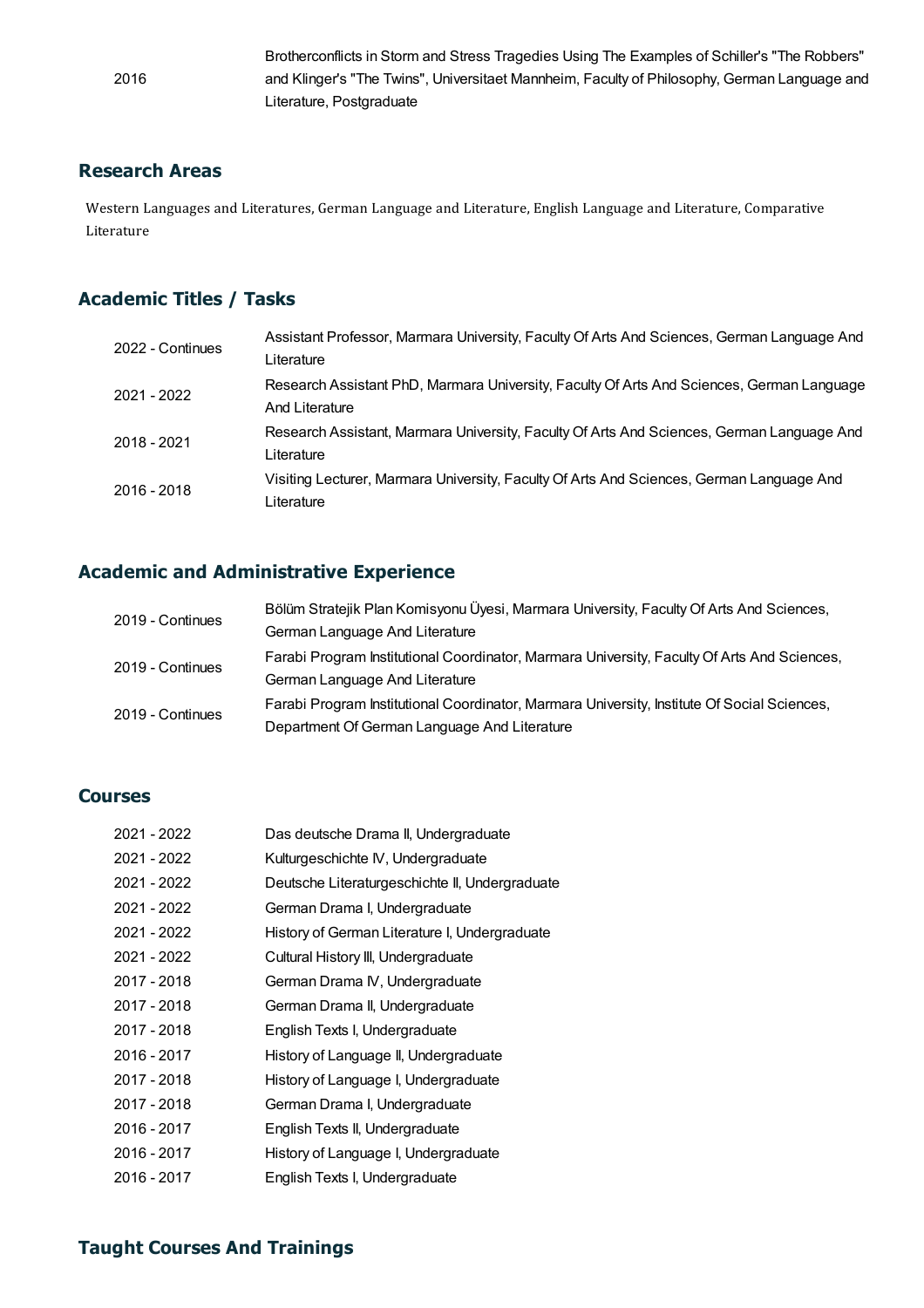| 2022 - 2022 | Tekin H., Genel Almanca A1.1. (Haftasonu, 2021-2022 Eğitim-Öğretim Yılı)                  |
|-------------|-------------------------------------------------------------------------------------------|
| 2019 - 2020 | Tekin H., English Upper-Intermediate B2.1. (Atatürk Science Highschool, 2019-2020 season) |
| 2019 - 2020 | Tekin H., German Intermediate B2.1. (Weekends 2019-2020 season)                           |
| 2019 - 2020 | Tekin H., German Beginner A1.2. (Weekends 2019-2020 season)                               |
| 2019 - 2020 | Tekin H., German Beginner A1.2. (Weekdays 2019-2020 season)                               |
| 2018 - 2019 | Tekin H., German Beginner A1.1. (Weekdays 2018-2019 season)                               |
| 2019 - 2019 | Tekin H., German Beginner A1.1. (Weekends 2019-2020 season)                               |
| 2019 - 2019 | Tekin H., German Beginner A1.1. (Weekdays 2019-2020 season)                               |
| 2019 - 2019 | Tekin H., English Beginner A1.1. (Weekends, Crash Course Summer 2019)                     |
| 2019 - 2019 | Tekin H., English Upper-Intermediate B2.2. (Weekends, Crash Course Summer 2019)           |
| 2019 - 2019 | Tekin H., German Beginner A1.2. (Weekdays, Crash Course Summer 2019)                      |
| 2019 - 2019 | Tekin H., German Beginner A1.1. (Weekdays, Crash Course Summer 2019)                      |
| 2019 - 2019 | Tekin H., German Elementary A2.2. (Weekdays 2018-2019 season)                             |
| 2019 - 2019 | Tekin H., German Elementary A2.1. (Weekdays 2018-2019 season)                             |
| 2018 - 2019 | Tekin H., German Beginner A1.2. (Weekdays 2018-2019 season)                               |
| 2018 - 2019 | Tekin H., English Intermediate B1.1. (Weekends, Crash Course Summer 2019)                 |

Articles Published in Journals That Entered SCI, SSCI and AHCI Indexes<br>I. The (Im)possibility of Existence in Sally Perel's Autobiography I Was Hitler Youth Salomon I. The (Im) possibility of Existence in Sally Perel's Autobiography I Was Hitler Youth Salomon TEKIN H.

MODERNASPRAK,vol.115,no.4,pp.107-128,2021(Journal IndexedinAHCI)

## Articles Published in Other Journals

- ticles Published in Other Journals<br>I. Die Metaphorik der Jahreszeiten in "Die Leiden des jungen Werther" von Johann Wolfgang von<br>Ceethe **CS Full**<br>Die Met<br>Goethe<br><sup>Tokin H</sup> Di<mark>e Met</mark><br>Goethe<br>Tekin H. G<mark>oethe</mark><br>Tekin H.<br>Akdeniz İnsani Bilimler Dergisi, vol.2022, no.12, pp.165-185, 2022 (National Refreed University Journal)<br>Joujich Euronean Culture of Bomembranes in The Age of Cultural Change
	-

Tekin H.<br>Akdeniz İnsani Bilimler Dergisi, vol.2022, no.12, pp.165-185, 2022 (National Refree<br>II. Jewish-European Culture of Remembrance in The Age of Cultural Change<br>Tekin H. Akdeniz<br>J<mark>ewish-</mark><br>Tekin H.<br>Divelog l

Diyalog Interkulturelle Zeitschrift Für Germanistik, vol.2021, no.2, pp.506-527, 2021 (Refereed Journals of Other Institutions)

III. Bilder der Judenfeindschaft in den Werken von Jakob Wassermann COŞANL.,TEKİNH.

Diyalog. Interkulturelle Zeitschrift für Germanistik, no.1, pp.3-22, 2021 (Refereed Journals of Other Institutions)

COȘAN L., TEKİN H.<br>Diyalog. Interkulturelle Zeitschrift für Germanistik, no.1, pp.3-22, 2021 (Refereed Journals of Other Institutions)<br>IV. Jakob Wassermann, Der Jude der Bestimmung: Ein Schriftsteller der Gruppe »Jung-Wien Diyalog. Interkulturelle Zeitschrift für Germa<br>Jakob Wassermann, Der Jude der Besti<br>den Polen Deutsch-Sein und Jude-Sein<br>Tekin H Jakob <mark>W</mark><br>den Pol<br>Tekin H.<br><sup>Humanit</sup> den Polen Deutsch-Sein und Jude-Sein<br>Tekin H.<br>Humanitas Uluslararası Sosyal Bilimler Dergisi, vol.6, pp.49-64, 2018 (Refereed Journals of Other Institutions)

## Books & Book Chapters

- **ooks & Book Chapters**<br>I. Bilder der Judenfeindschaft in den Werken von Jakob Wassermann<br>Tekin H  $Bilder$ <br> $Tekin H.$ Bilder der Judenfeindschaft in<br>Tekin H.<br>Logos Verlag Berlin, Berlin, 2021<br>Multikulturelle Synthess am B Tekin H.<br>Logos Verlag Berlin, Berlin, 2021<br>II. Multikulturelle Synthese am Bosphorus: Iclal Cankorel<br>Cesan L. Tekin H
- Logos Verlag Berl<br>**Multikulturelle :<br>Coşan L., Tekin H.**<br>in: Trensktar Bes Coşan L., Tekin H.<br>in: Translator Research in Turkey II, Mehmet Tahir Öncü,Leyla Coşan,Emra Büyüknisa, Editor, Logos Verlag Berlin,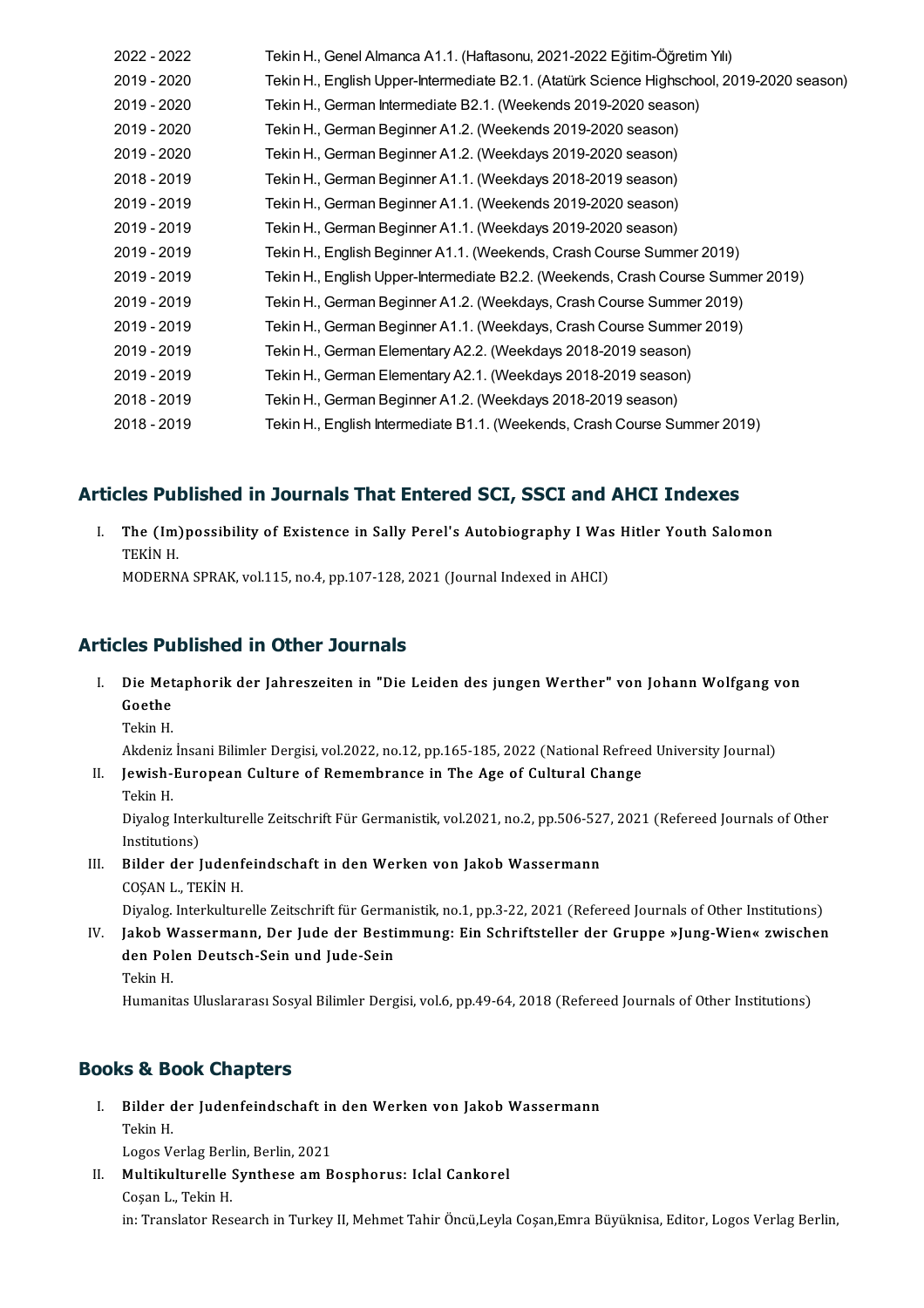Berlin, pp.27-44, 2021<br>Stafan Zueiss Warks

## III. Stefan Zweigs Werke im Lichte der jüdischen Erinnerungskultur Cosan L., Tekin H. Berlin, pp.27-44, 2<br><mark>Stefan Zweigs W</mark><br>Coşan L., Tekin H.<br>in: Fidische Leben

Stefan Zweigs Werke im Lichte der jüdischen Erinnerungskultur<br>Coşan L., Tekin H.<br>in: Jüdische Lebenswelten im Diskurs, Leyla Coşan, Mehmet Tahir Öncü, Editor, Logos Verlag Berlin, Berlin, pp.125-<br>145-2021 Coşan L., T<br>in: Jüdische<br>145, 2021<br>Jakob Wa In: Jüdische Lebenswelten im Diskurs, Leyla Coşan, Mehmet Tahir Öncü, Editor, Logos Verlag Berlir<br>145, 2021<br>IV. Jakob Wassermann, Autor der Gruppe »Jung-Wien«. Eine Rezeption bis in den "Orient"<br>Tekin H

145, 202<br>Jakob W<br>Tekin H.<br>in: Corm

Tekin H.<br>in: Germanistik in der Türkei Band II. Ex Oriente Lux: Literaturwissenschaftliche und imagologische Ansätze, Fatma Öztürk Dağabakan, Leyla Coşan, Ahmet Sarı, Editor, Logos Verlag Berlin, Berlin, pp.68-87, 2019

## Refereed Congress / Symposium Publications in Proceedings

I. ›Die Krankheit zumTode‹ amSchwarzenMeer.GoethesWerther und LivanelisWagner imVergleich  $\overrightarrow{DE}$ <br> $\overrightarrow{DE}$  Kra<br>Tekin H. »Die Krankheit zum Tode« am Schwarzen Meer.Goethes Werther und Livanelis Wagner im Vergleich<br>Tekin H.<br>Neue Wege der Germanistik: Literatur- und Kulturtransfer zwischen Europa und dem Kaukasus, Baku, Azerbaijan,<br>6 - 08 Mar

Tekin H.<br>Neue Wege der Germanistik: Literatur- und Kulturtransfer zwischen Europa und dem Kaukasus, Baku, Azerbaijan,<br>6 - 08 Mav 2022 Neue Wege der Germanistik: Literatur- und Kulturtransfer zwischen Europa und de<br>6 - 08 May 2022<br>II. Jewish-European Culture of Remembrance in the Age of Cultural Change<br>Teltin H

# 6 - 08 M<br>Jewish-<br>Tekin H.<br><sup>YV.</sup> Inter

Jewish-European Culture of Remembrance in the Age of Cultural Change<br>Tekin H.<br>XV. Internationaler Türkischer Germanistik Kongress "Sprache und Literatur im Wandel der Digitalisierung",<br>Edinne Turkey, 20 September, 02 Osteb Tekin H.<br>XV. Internationaler Türkischer Germanistik Kongress "S<sub>l</sub><br>Edirne, Turkey, 30 September - 02 October 2021, pp.11<br>On Joujish the Identity Question by Jokeh Wesserv XV. Internationaler Türkischer Germanistik Kongress "Sprache<br>Edirne, Turkey, 30 September - 02 October 2021, pp.11<br>III. On Jewish the Identity Question by Jakob Wassermann<br>Tekin H

# Edirne, <mark>1</mark><br>**On Jewi**<br>Tekin H.<br>Zwischer

On Jewish the Identity Question by Jakob Wassermann<br>Tekin H.<br>Zwischen Kafka und Kermani – Hybridität als Grundmuster in der deutschsprachigen Literatur und Kultur des 20.<br>und 21. Jahrhunderts Paderbern, Germany 16, 19 Dese Tekin H.<br>Zwischen Kafka und Kermani – Hybridität als Grundmuster in der der<br>und 21. Jahrhunderts, Paderborn, Germany, 16 - 19 December 2019<br>Autobiografisch, traumatische Erlebnisse und Kindbeitserinn Zwischen Kafka und Kermani – Hybridität als Grundmuster in der deutschsprachigen Literatur und Kultur des und 21. Jahrhunderts, Paderborn, Germany, 16 - 19 December 2019<br>IV. Autobiografisch-traumatische Erlebnisse und Kind

## und 21. Jahrhunderts, Paderborn, Germany, 16 - 19 December 2019<br>Autobiografisch-traumatische Erlebnisse und Kindheitserinn<br>Mutter" von Jakob Wassermann<br>TEKİN H. Autobio<sub>l</sub><br>Mutter"<br>TEKİN H. Mutter" von Jakob Wassermann<br>TEKİN H.<br>2. Uluslararası Balkan Çocuk ve Gençlik Yazını Kongresi, Priştine, Kosova, 26 - 28 April 2019, pp.44<br>Jakob Wassermann Bazantian

V. Jakob Wassermann Rezeption<br>Tekin H. 2. Ulusla<br><mark>Jakob W</mark><br>Tekin H.<br>YW The

XIV.UluslararasıTürkGermanistikKongresi "ExOriente Lux",Erzurum,Turkey,24-27October 2018

## Supported Projects

| 2022 - 2024 | Philhellenism in German Literature and Turkish Image in Oriental and Historical Novels (1815- |
|-------------|-----------------------------------------------------------------------------------------------|
|             | 1830), TUBITAK Project                                                                        |
| 2019 - 2021 | On The Jewish Identity in The Works of Jakob Wassermann, Project Supported by Higher          |
|             | <b>Education Institutions</b>                                                                 |

## Activities in Scientific Journals

| 2019 - Continues | DİYALOG - Zeitschrift für interkulturelle Germanistik, Assistant Editor          |
|------------------|----------------------------------------------------------------------------------|
| 2019 - Continues | DİYALOG - Zeitschrift für interkulturelle Germanistik, Foreign Language Redactor |

## Memberships / Tasks in Scientific Organizations

| 2021 - Continues | Internationale Vereinigung für Germanistik (IVG), Member |
|------------------|----------------------------------------------------------|
| 2021 - Continues | Society for Intercultural Germanistics (GIG), Member     |
| 2018 - Continues | GERDER Germanistler Derneği, Member                      |